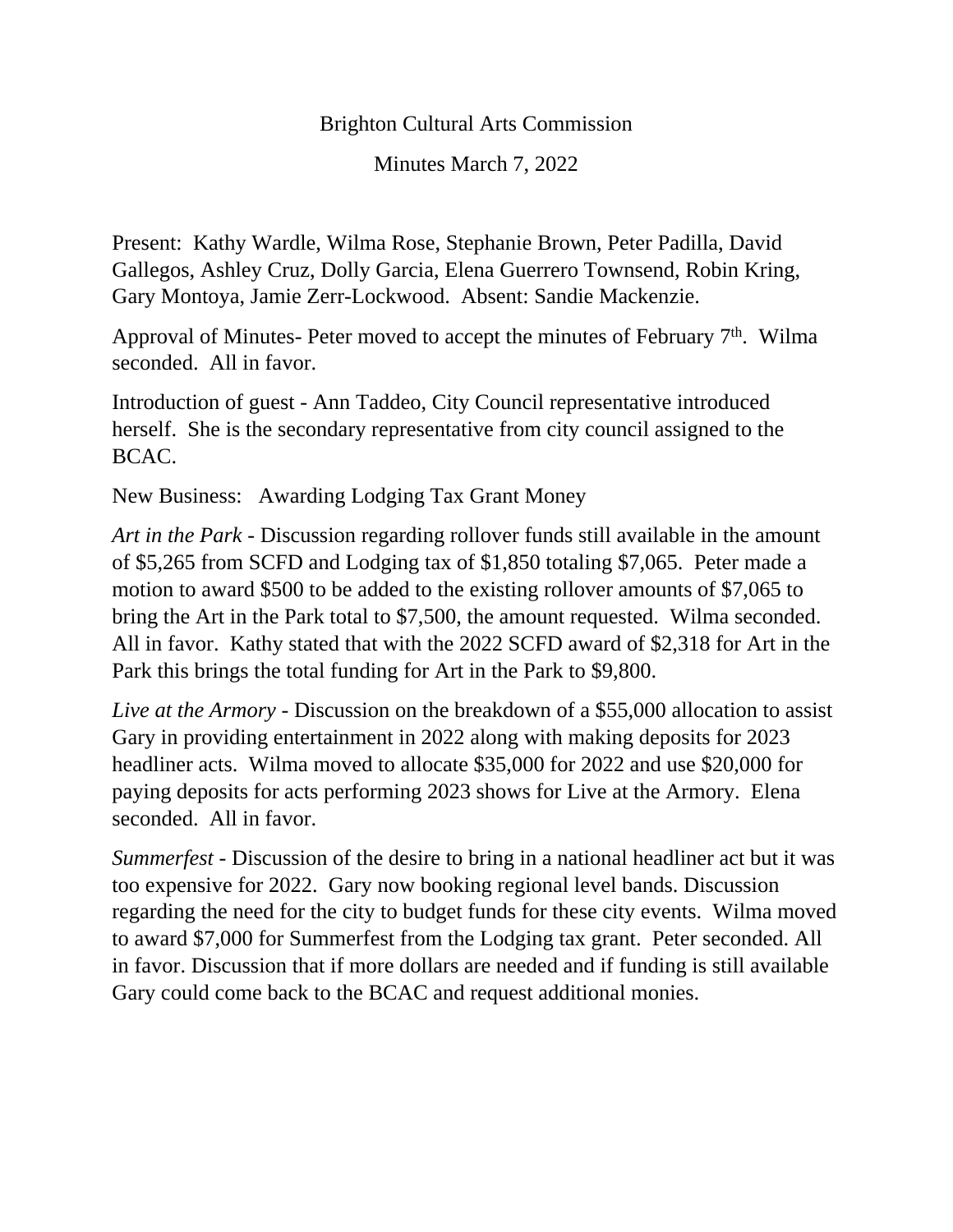*Platte Valley Players* - The \$26,443.48 ask from Lodging tax is for the Children's program in 2022. Wilma reviewed the figures of other awarded monies from the grant request. Kathy reminded the group that supporting community groups is our mission. Robin moved to award \$26,443.48 to the Platte Valley Players. Wilma seconded. All in favor.

David informed the group that SCFD is awarding grants at the 50% level in 2023 not the 60% they have in the past.

*Overdrafts and separation of SCFD and Lodging Tax funds* - discussion to keep the funds separate. Any overdraft payments need to be brought to the BCAC for approval. The finance committee is working on policy and procedures currently.

*Brighton Public Art Committee Request* - BPAC is submitting a request for funding from SCFD for a visual art piece in Elmwood cemetery for 2023. SCFD funds 2/3 of the project and we need a funding source for the other 1/3. BPAC is requesting \$20,000 from BCAC that is needed to complete this project. The piece is titled "Eternal Flame" and was the People's Choice award from the 2021 Sculpture on Loan program. Peter made the motion to accept this request for \$20,000 for the Eternal Flame project. Robin seconded. All in favor.

*BPAC is working on completing the QR Codes and plaques project on our new and existing sculptures -* It was recommended by the city manager that the request for the \$15,000 needed be submitted to the Lodging Tax Advisory Committee.

*Name a BCAC and SCFD Representatives and Committee members for a one-year commitment* - Wilma offered to be the BCAC SCFD contact representative along with David. Dolly and Jamie offered to be part of the committee along with Wilma.

*Orientation for new members* - Wilma offered to talk to the newest members at 10:00 am on April 4<sup>th</sup> at Old City Hall before the scheduled BCAC meeting. *Action:* FaceTime Elena on the phone so she can participate.

Kathy thanked Robin for the prep work she has done to get a marketing plan together for the BCAC. Robin agreed to be the marketing director for us. Elena agreed to be a volunteer on this committee and Kathy is asking for one more person to consider participating.